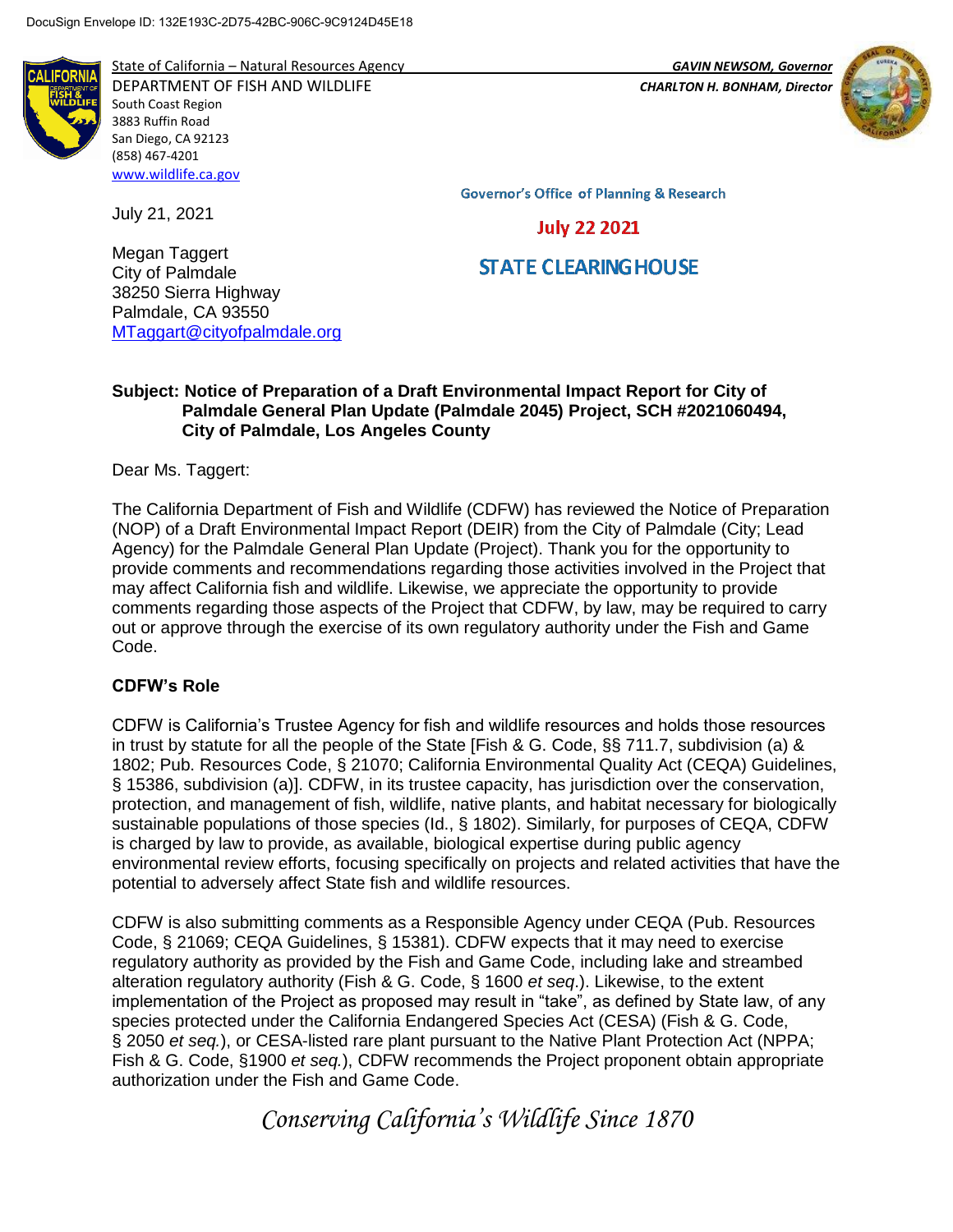Megan Taggert City of Palmdale July 21, 2021 Page 2 of 14

# **Project Description and Summary**

**Objective:** The proposed Project is a comprehensive update to the City's General Plan, which is the guiding document for the future of Palmdale over 25 years (2020-2045). The General Plan will focus on enhancing community identity, building on planned infrastructure investments, and improving multi-modal active transportation and connectivity. The Project identifies major strategies and physical improvements for the City over the next 25 years. These strategies include creating a downtown near the future multimodal transit station, establishing three health and wellness districts and two education districts, and transforming Palmdale Boulevard into a mixed-use corridor. The Project also aims to promote a diversity of housing types in the City, form village centers that offer a mix of residential choices and daily goods and services near existing neighborhoods, and building off existing industrial and aerospace business opportunities. The following actions will also be taken by the City in connection with the General Plan Update and are also considered part of the proposed Project to be analyzed in the forthcoming DEIR: Adoption and implementation of the General Plan Update; Adoption and implementation of the Climate Action Plan; and Housing Element Update.

**Location:** The Project would apply to the entire geographic area located within the boundaries of the City of Palmdale. The City is located in the southern region of the Antelope Valley, approximately 60 miles northeast of downtown Los Angeles along State Highway 14.

#### **Comments and Recommendations**

CDFW offers the comments and recommendations below to assist the City in adequately identifying, avoiding, and/or mitigating the Project's significant, or potentially significant, direct, and indirect impacts on fish and wildlife (biological) resources.

# **Specific Comments**

1) Joshua tree. Joshua trees (*Yucca brevifolia*) are known to occur on vacant land within the City. Joshua tree is a CESA-listed candidate species. As a CESA-listed candidate species, western Joshua tree is granted full protection of a threatened species under CESA. Activities related to housing or infrastructure development may directly remove habitats or indirectly cause added pressures to the habitats in which these species reside, leading to further species decline. Any project activities that involve grading or vegetation removal would likely result in "take" or adverse impacts to western Joshua tree, its seed bank, and its sole pollinator, the Joshua tree yucca moth (*Tegeticula synthetica*).

Fish and Game Commission approved a Special Order (2084) on December 10, 2020, which delegated authority to the City of Palmdale for the issuance of some permits pertaining to new and existing single-family residences on behalf of CDFW. Special Order 749.11 authorizes the take of western Joshua trees during the candidacy period when a dead western Joshua tree needs to be removed or a western Joshua tree needs to be trimmed (CDFW 2021a). Special Order 749.12 authorizes the take of western Joshua trees by the City of Palmdale for certain projects pertaining to accessory structures in developed parcels within an existing single-family residence (CDFW 2021a). For this Project, take of western Joshua trees is not authorized by Special Order 749.11 or 749.12. Therefore, CDFW concurs, that the City require the Project Applicant to consult with CDFW for authorization to take western Joshua trees pursuant to Fish and Game Code section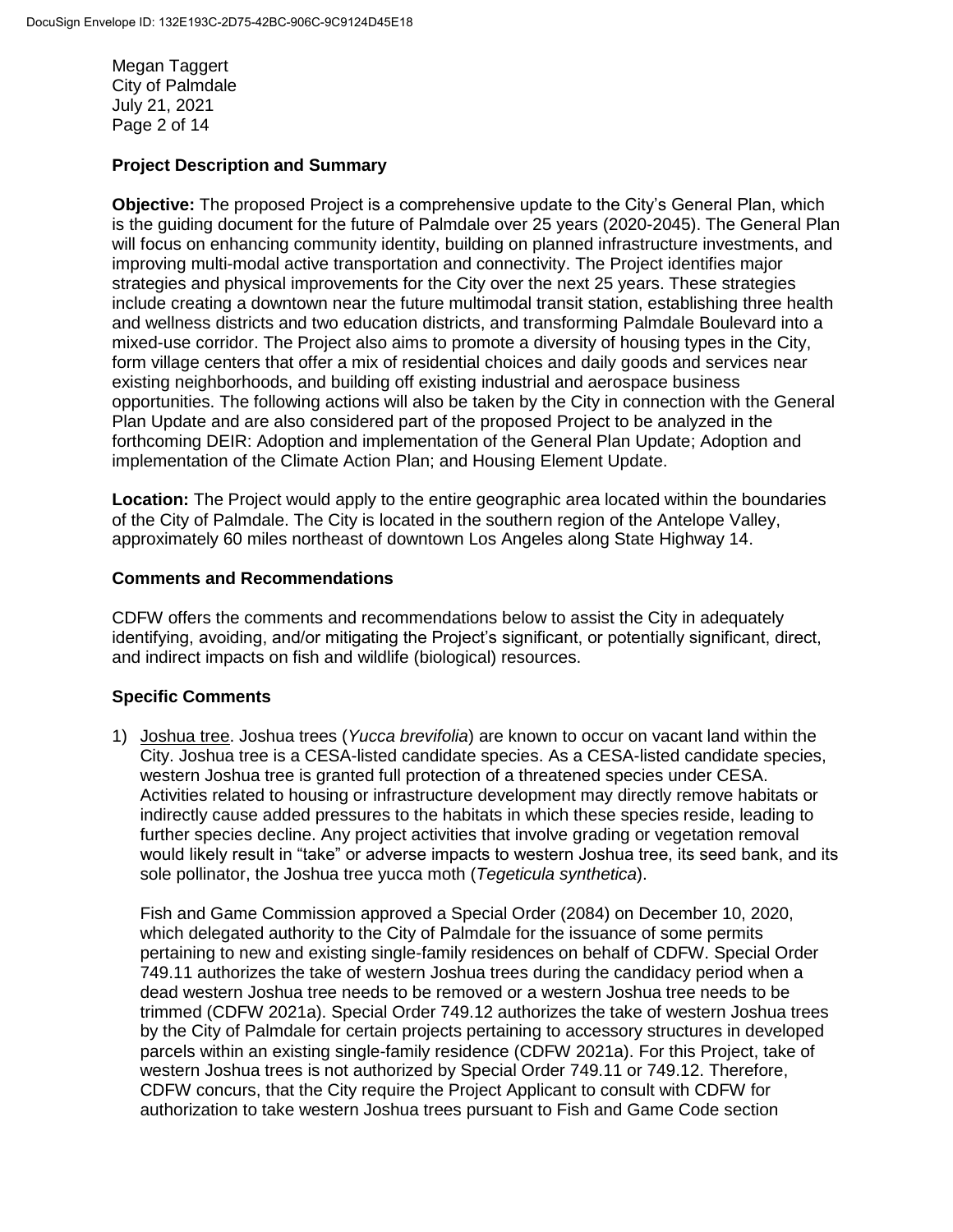Megan Taggert City of Palmdale July 21, 2021 Page 3 of 14

2080.1.

CDFW primarily recommends the City avoid impacts to western Joshua tree to the greatest extent feasible. If "take" or adverse impacts to western Joshua trees cannot be avoided during any project activities or over the life of the Project, the City should apply for a CESA Incidental Take Permit (ITP), pursuant to Fish and Game Code section 2080 *et seq*. Early consultation is encouraged, as significant modification to a Project and mitigation measures may be required to obtain a CESA Permit. The City should consult with CDFW to obtain additional Joshua tree survey requirements. CDFW may require separate CEQA documentation for the issuance of an ITP unless the Project CEQA document addresses all Project impacts to CESA-listed species and specifies a mitigation monitoring and reporting program that will meet the requirements of an ITP. For these reasons, biological mitigation monitoring and reporting proposals should be of sufficient detail and resolution to satisfy the requirements for a CESA ITP.

2) Additional CESA- and Endangered Species Act (ESA)-Covered Species*.* The City and its surrounding vicinity may support additional CESA- and ESA-listed species. Activities related to housing or infrastructure development may directly remove habitats or indirectly cause added pressures to the habitats in which these species reside, leading to further species decline. CDFW recommends the DEIR discuss the Project's potential impacts on the following species and associated habitat: tricolored blackbird (*Agelaius tricolor*), Swainson's hawk (*Buteo swainsoni*), and Mohave ground squirrel (*Xerspermophilus mohavensis*), which are CESA-listed*;* and least Bell's vireo (*Vireo bellii pusillus*), which is ESA- and CESA-listed.

CDFW considers adverse impacts to a species protected by CESA to be significant without mitigation under CEQA. As to CESA, take of any endangered, threatened, candidate species, or CESA-listed plant species that results from the Project is prohibited, except as authorized by State law (Fish & G. Code §§ 2080, 2085; Cal. Code Regs., tit. 14, §786.9). Consequently, if the Project or any Project-related activity during the life of the Project will result in take of a species designated as endangered or threatened, or a candidate for listing under CESA, CDFW recommends that the Project proponent seek appropriate take authorization under CESA prior to implementing the Project. Appropriate authorization from CDFW may include an ITP or a consistency determination in certain circumstances Please refer to Specific Comment #1 regarding consultation with CDFW on ITPs.

- 3) Additional Special Status Species*.* The City and its surrounding vicinity may also support additional special status species, namely, those considered Species of Special Concern by CDFW. Activities related to housing or infrastructure development may directly remove habitats or indirectly cause added pressures to the habitats in which these species reside, leading to further species decline. CDFW recommends the DEIR discuss the Project's potential impacts on the following species and associated habitat: northern California legless lizard (*Anniella pulchra*), California glossy snake (*Arizona elegans occidentalis*), burrowing owl (*Athene cunicularia*), mountain plover (*Charadrius montanus*), western pond turtle (*Emys marmorata*), loggerhead shrike (*Lanius ludovicianus*), coast horned lizard (*Phrynosoma blainvillii*), two-striped garter snake (*Thamnophis hammondii*), and Le Conte's thrasher (*Toxostoma lecontei*).
- 4) Crotch's Bumble Bee. The City and its surrounding vicinity may also support additional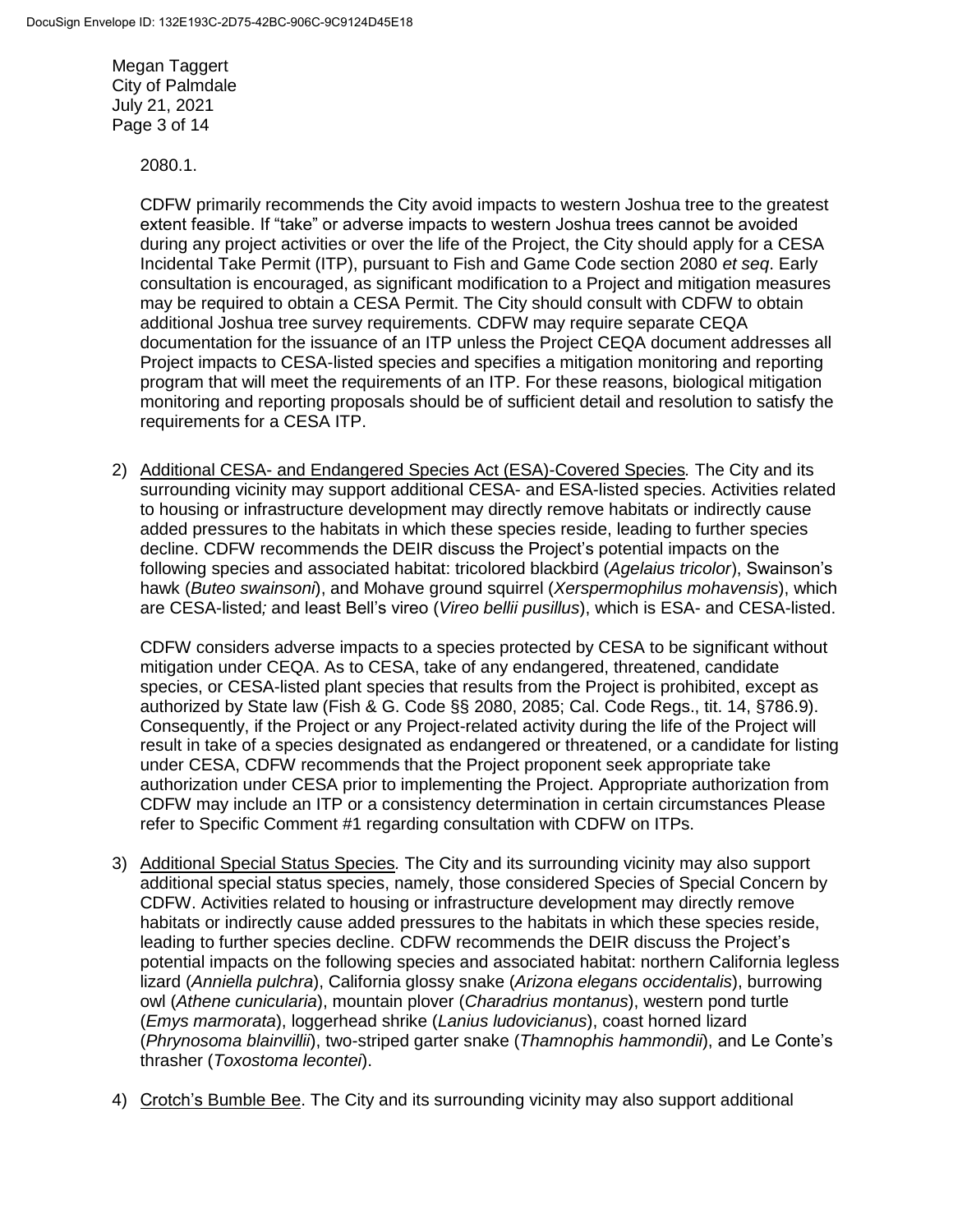Megan Taggert City of Palmdale July 21, 2021 Page 4 of 14

> special status species, namely, Crotch's bumble bee (*Bombus crotchii*). Project activities related to housing or infrastructure development will involve ground disturbing activities in occupied habitat may result in loss of foraging habitat, crushing or filling of active bee colonies, causing the death or injury of adults, eggs, and larvae.

Crotch's bumble bee has a State ranking of S1/S2. This means that the Crotch's bumble bee is considered critically imperiled or imperiled and is extremely rare (often 5 or fewer populations). Also, Crotch's bumble bee has a very restricted range and steep population declines make the species vulnerable to extirpation from the State (CDFW 2017). Accordingly, Crotch's bumble bee meets the CEQA definition of rare, threatened, or endangered species (CEQA Guidelines, § 15380). Therefore, take of Crotch's bumble bee could require a mandatory finding of significance by the City (CEQA Guidelines, § 15065). The Project's associated housing and infrastructure development activities have the potential to substantially reduce or adversely modify habitat, impair the viability of populations, and reduce the number and range of the Crotch's bumble bee. CDFW recommends the DEIR discuss the Project's potential impacts on the Crotch's bumble bee and associated habitat.

- 5) Biologically Significant Sites Inventory. CDFW recommends the City identify and prepare a map of the following areas if present within or adjacent to the City boundary. In addition, the City should consider the Project's potential impacts on the following areas if present within or adjacent to the Project boundary:
	- a) Conservation easements or mitigation lands;
	- b) U.S. Fish and Wildlife Service [Threatened & Endangered Species Active Critical Habitat](https://ecos.fws.gov/ecp/report/table/critical-habitat.html) (USFWS 2020);
	- c) County of Los Angeles Significant Ecological Areas (SEAs);
	- d) Wildlife corridors;
	- e) Sensitive Natural Communities [see General Comment #3 (Biological Baseline Assessment)];
	- f) Aquatic and riparian resources including (but not limited to) rivers, channels, streams, wetlands, and vernal pools, and associated natural plant communities; and
	- g) City parks and open space, particularly areas with undeveloped land.

CDFW recommends the City avoid sites that may have a direct or indirect impact on conservation easements or lands set aside as mitigation. CDFW recommends the DEIR include measures where future housing development or infrastructure facilitated by the Project mitigate (avoid if feasible) for impacts on biological resources occurring within SEAs and critical habitat, as well as mitigate for impacts on wildlife corridors, sensitive natural communities, aquatic and riparian resources, and urban forests.

6) Development and Conservation. To accommodate increased housing and infrastructure needs, the City is expected to build more units in the coming years. CDFW recommends the City maximize development where it already exists in order to protect natural lands from development and habitat loss. CDFW recommends the City consider regional and Statewide natural resource conservation strategies outlined in the following reports: Safeguarding [California Plan: 2018](https://files.resources.ca.gov/climate/safeguarding/) Update (CNRA 2018); [California State Wildlife Action Plan: A](https://wildlife.ca.gov/SWAP/Final)  [Conservation Legacy for](https://wildlife.ca.gov/SWAP/Final) Californians (CDFW 2015); and, [California 2030 Natural and](https://ww2.arb.ca.gov/resources/documents/nwl-implementation-draft)  Working Lands Climate [Change Implementation Plan: January 2019 Draft](https://ww2.arb.ca.gov/resources/documents/nwl-implementation-draft) (CalEPA et al.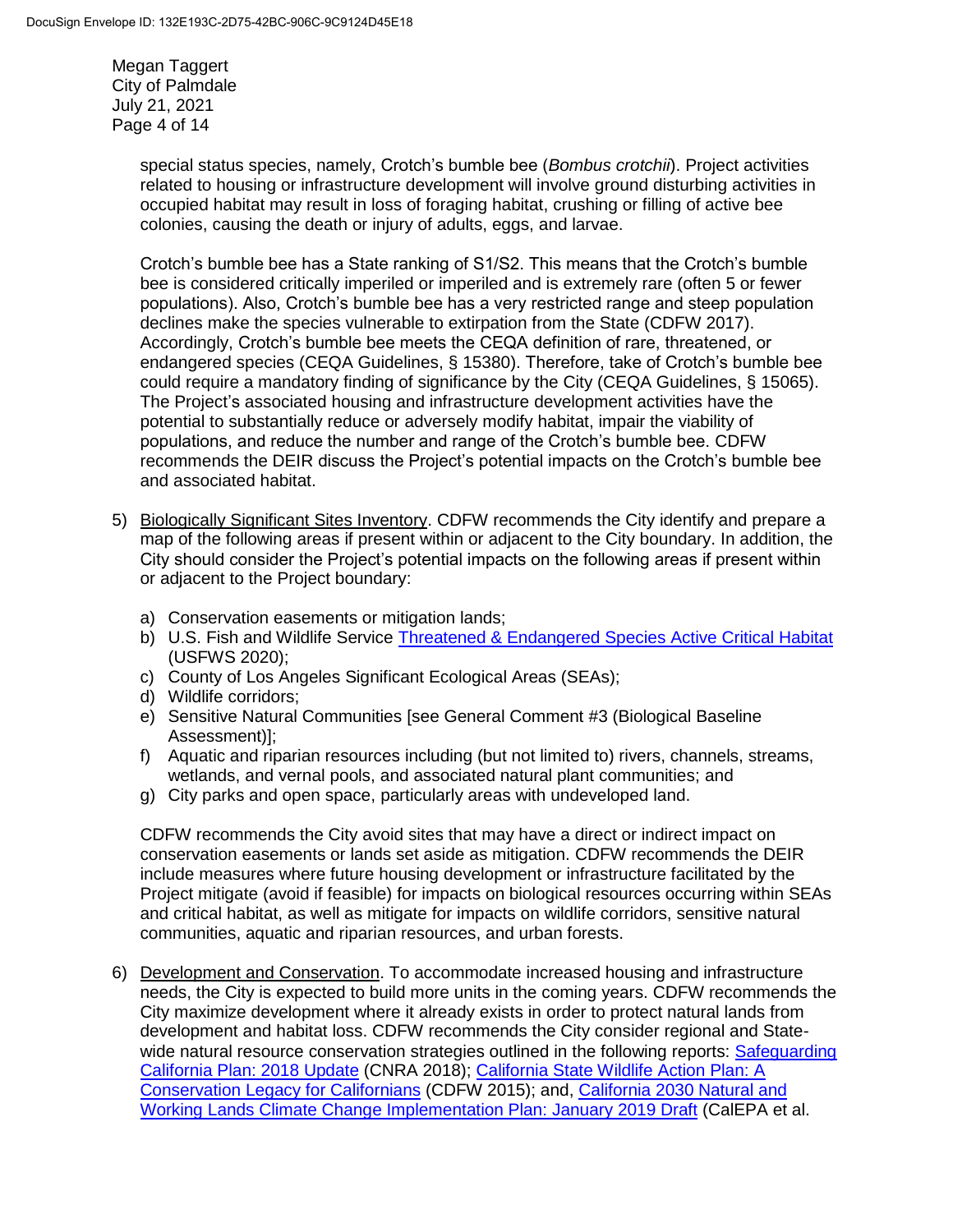Megan Taggert City of Palmdale July 21, 2021 Page 5 of 14

2019).

- 7) Jurisdictional Waters. According to the US Fish and Wildlife Service (USFWS) [National](https://www.fws.gov/wetlands/data/mapper.html)  [Wetlands Inventory,](https://www.fws.gov/wetlands/data/mapper.html) there are multiple segments of streams running throughout the City (USFWS 2021). As a Responsible Agency under CEQA, CDFW has authority over activities in streams and/or lakes that will divert or obstruct the natural flow, or change the bed, channel, or bank (including vegetation associated with the stream or lake) of a river or stream, or use material from a streambed. For any such activities, the project applicant (or "entity") must provide written notification to CDFW pursuant to Fish and Game Code Section 1600 *et seq*.
	- a) CDFW's issuance of a Lake and Streambed Alteration (LSA) Agreement for a project that is subject to CEQA will require CEQA compliance actions by CDFW as a Responsible Agency. As a Responsible Agency, CDFW may consider the environmental document of the local jurisdiction (Lead Agency) for the project. To minimize additional requirements by CDFW pursuant to section 1600 *et seq.* and/or under CEQA, the environmental document should fully identify the potential impacts to the stream or riparian resources and provide adequate avoidance, mitigation, monitoring and reporting commitments for issuance of the LSA Agreement. Please visit CDFW's [Lake and](https://wildlife.ca.gov/Conservation/LSA)  [Streambed Alteration Program](https://wildlife.ca.gov/Conservation/LSA) webpage for information about LSA Notification (CDFW 2021f).
	- b) In the event the project area may support aquatic, riparian, and wetland habitats; a preliminary delineation of the streams and their associated riparian habitats should be included in the environmental document. The delineation should be conducted pursuant to the U.S. Fish and Wildlife Service (USFWS) wetland definition adopted by CDFW (Cowardin et al. 1970). Be advised that some wetland and riparian habitats subject to CDFW's authority may extend beyond the jurisdictional limits of the U.S. Army Corps of Engineers' Section 404 permit and Regional Water Quality Control Board Section 401 Certification.
	- c) In project areas which may support ephemeral or episodic streams, herbaceous vegetation, woody vegetation, and woodlands also serve to protect the integrity of these resources and help maintain natural sedimentation processes; therefore, CDFW recommends effective setbacks be established to maintain appropriately sized vegetated buffer areas adjoining ephemeral drainages.
	- d) Project-related changes in upstream and downstream drainage patterns, runoff, and sedimentation should be included and evaluated in the environmental document.
	- e) As part of the LSA Notification process, CDFW requests a hydrological evaluation of the 100, 50, 25, 10, 5, and 2-year frequency storm event for existing and proposed conditions. CDFW recommends the environmental document evaluate the results and address avoidance, minimization, and/or mitigation measures that may be necessary to reduce potential significant impacts.
- 8) Wetland Resources. According to the US Fish and Wildlife Service (USFWS) [National](https://www.fws.gov/wetlands/data/mapper.html)  [Wetlands Inventory,](https://www.fws.gov/wetlands/data/mapper.html) there are a number of wetland sites throughout the City (USFWS 2021). CDFW, as described in Fish and Game Code section 703(a), is guided by the Fish and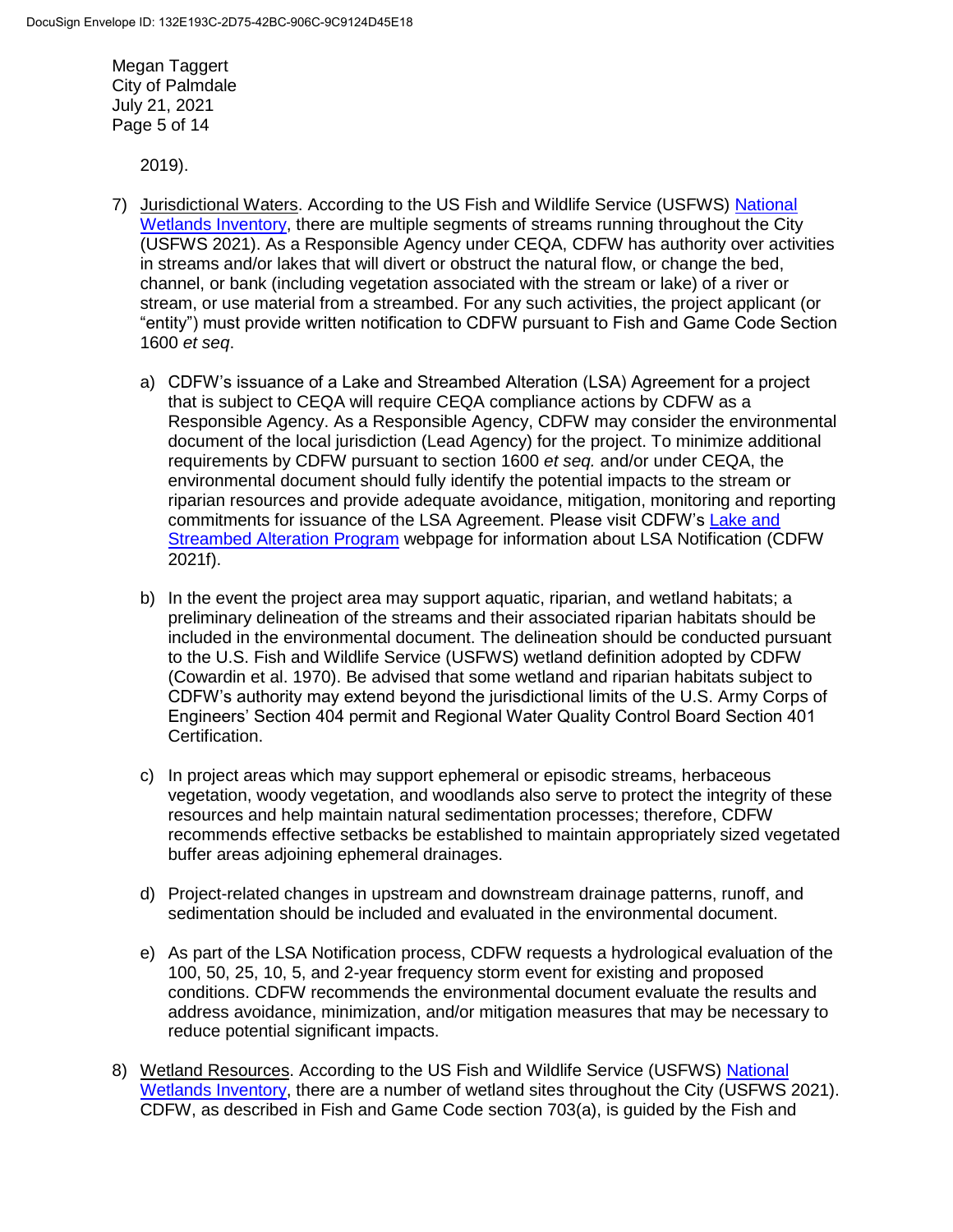Megan Taggert City of Palmdale July 21, 2021 Page 6 of 14

> Game Commission's (Commission) policies. The [Wetlands Resources](https://fgc.ca.gov/About/Policies/Miscellaneous) policy the Commission "…seek[s] to provide for the protection, preservation, restoration, enhancement and expansion of wetland habitat in California. Further, it is the policy of the Fish and Game Commission to strongly discourage development in or conversion of wetlands. It opposes, consistent with its legal authority, any development or conversion that would result in a reduction of wetland acreage or wetland habitat values. To that end, the Commission opposes wetland development proposals unless, at a minimum, project mitigation assures there will be 'no net loss' of either wetland habitat values or acreage. The Commission strongly prefers mitigation which would achieve expansion of wetland acreage and enhancement of wetland habitat values" (CFGC 2005).

- a) The Wetlands Resources policy provides a framework for maintaining wetland resources and establishes mitigation guidance. CDFW encourages avoidance of wetland resources as a primary mitigation measure and discourages the development or type conversion of wetlands to uplands. These wetlands include, but are not limited to, those along Anaverde Creek, Amargosa Creek, Lake Palmdale, Little Rock Wash, Rogers Creek, and Pine Creek. CDFW encourages activities that would avoid the reduction of wetland acreage, function, or habitat values. Once avoidance and minimization measures have been exhausted, a project must include mitigation measures to assure a "no net loss" of either wetland habitat values, or acreage, for unavoidable impacts to wetland resources. Conversions include, but are not limited to, conversion to subsurface drains, placement of fill or building of structures within the wetland, and channelization or removal of materials from the streambed. All wetlands and watercourses, whether ephemeral, intermittent, or perennial, should be retained and provided with substantial setbacks, which preserve the riparian and aquatic values and functions for the benefit to on-site and off-site wildlife populations. CDFW recommends mitigation measures to compensate for unavoidable impacts be included in an environmental document and these measures should compensate for the loss of function and value.
- b) The Fish and Game Commission's [Water policy](https://fgc.ca.gov/About/Policies/Miscellaneous#Water) guides CDFW on the quantity and quality of the waters of this State that should be apportioned and maintained respectively so as to produce and sustain maximum numbers of fish and wildlife; to provide maximum protection and enhancement of fish and wildlife and their habitat; encourage and support programs to maintain or restore a high quality of the waters of this State; prevent the degradation thereof caused by pollution and contamination; and, endeavor to keep as much water as possible open and accessible to the public for the use and enjoyment of fish and wildlife (CFGC 1994). CDFW recommends avoidance of water practices and structures that use excessive amounts of water, and minimization of impacts that negatively affect water quality, to the extent feasible (Fish & G. Code,  $\S$ ) 5650).
- 9) Nesting Birds. The City supports habitats, such as Joshua tree woodland, that numerous bird species depend on. CDFW recommends the DEIR include measures where future housing and infrastructure development facilitated by the Project avoids potential impacts to nesting birds. Project activities occurring during the bird and raptor breeding and nesting season could result in the incidental loss of fertile eggs or nestlings, or otherwise lead to nest abandonment.
	- a) Migratory nongame native bird species are protected by international treaty under the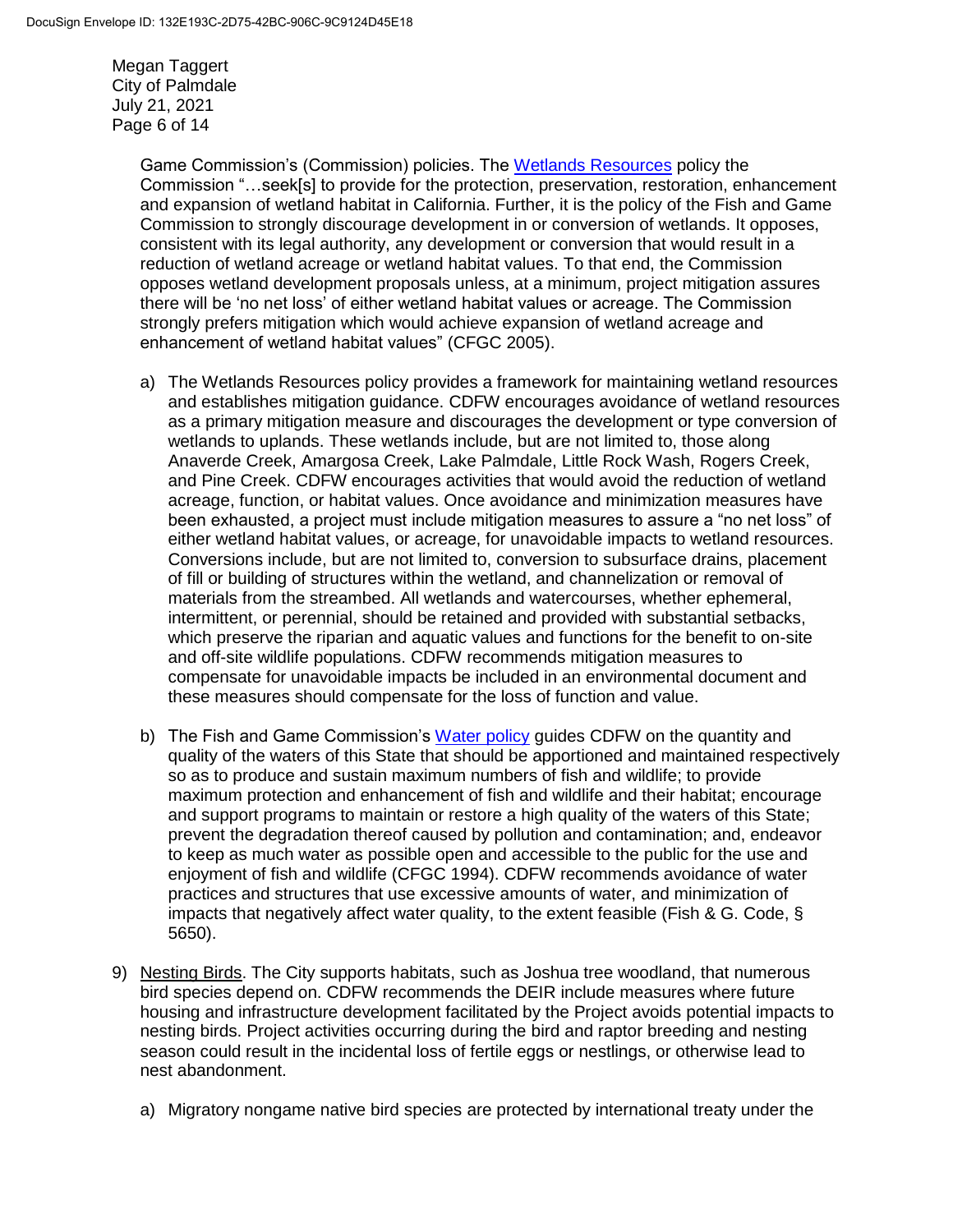Megan Taggert City of Palmdale July 21, 2021 Page 7 of 14

> Federal Migratory Bird Treaty Act (MBTA) of 1918 (Code of Federal Regulations, Title 50, § 10.13). Sections 3503, 3503.5, and 3513 of the California Fish and Game Code prohibit take of all birds and their active nests including raptors and other migratory nongame birds (as listed under the Federal MBTA). It is unlawful to take, possess, or needlessly destroy the nest or eggs of any raptor.

- b) CDFW recommends that measures be taken to fully avoid impacts to nesting birds and raptors. Ground-disturbing activities (e.g., mobilizing, staging, drilling, and excavating) and vegetation removal should occur outside of the avian breeding season which generally runs from February 15 through September 15 (as early as January 1 for some raptors) to avoid take of birds, raptors, or their eggs.
- c) If impacts to nesting birds and raptors cannot be avoided, CDFW recommends the DEIR include measures where future housing development facilitated by the Project mitigates for impacts. CDFW recommends surveys by a qualified biologist with experience conducting breeding bird and raptor surveys. Surveys are needed to detect protected native birds and raptors occurring in suitable nesting habitat that may be disturbed and any other such habitat within 300 feet of the project disturbance area, to the extent allowable and accessible. For raptors, this radius should be expanded to 500 feet and 0.5 mile for special status species, if feasible. Project personnel, including all contractors working on site, should be instructed on the sensitivity of the area. Reductions in the nest buffer distance may be appropriate depending on the avian species involved, ambient levels of human activity, screening vegetation, or possibly other factors.
- 10) Loss of Bird and Raptor Nesting and Foraging Habitat. Joshua tree woodland habitat in the City supports nesting birds, including sensitive and special status species. Development occurring adjacent to the wildlife urban interface and habitats such as Joshua tree woodland could impact nesting and breeding habitat for birds and raptors. Direct impacts such as habitat loss and indirect impacts such as increased edge effects could eliminate habitat or reduce habitat quality.
	- a) CDFW recommends the DEIR analyze and discuss the Project's impacts on bird and raptor nesting and breeding habitat. Edge effects should also be analyzed and discussed. CDFW recommends the DEIR disclose the amount of bird and raptor nesting and breeding habitat that would be impacted and lost as a result of the proposed Project.
	- b) CDFW recommends the Project avoid developing and encroaching onto nesting and breeding habitat for birds and raptors. If avoidance is not feasible, CDFW recommends the DEIR provide measures to mitigate for impacts on bird and raptor nesting and breeding habitat. Depending on the status of the bird or raptor species impacted, replacement habitat acres should increase with the occurrence of a Species of Special Concern. Replacement habitat acres should further increase with the occurrence of a CESA-listed threatened or endangered species.
	- c) CDFW recommends the DEIR provide measures where future development facilitated by the Project avoids removal of any native trees, large and dense-canopied native and non-native trees, and trees occurring in high density. CDFW also recommends avoiding impacts to understory vegetation (e.g., ground cover, subshrubs, and shrubs). If trees are removed, CDFW recommends future development facilitated by the Project provides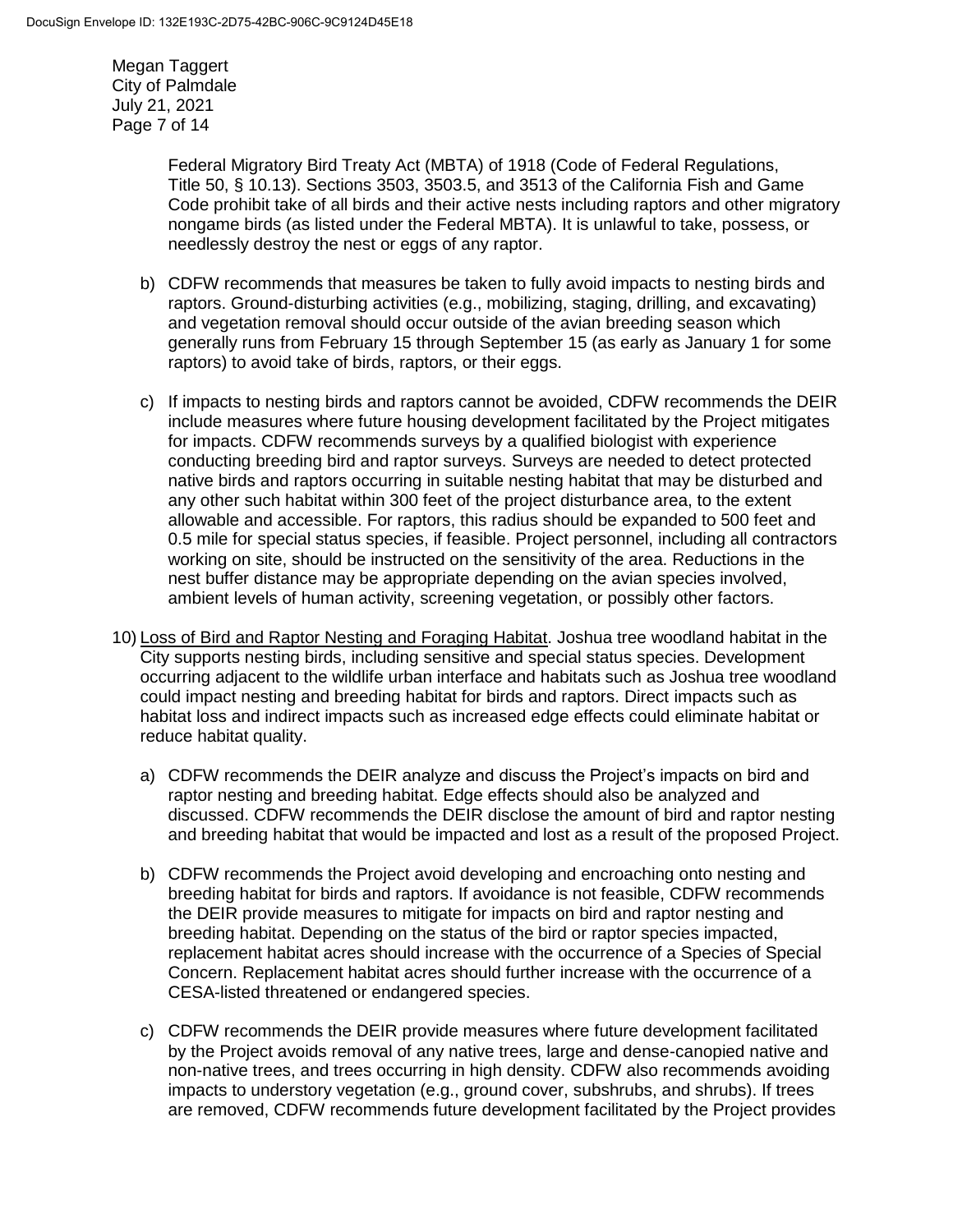Megan Taggert City of Palmdale July 21, 2021 Page 8 of 14

> replacement to compensate for temporal or permanent loss habitat within a project site. CDFW recommends planting native tree and shrub species preferred by birds and are native to the area.

# **General Comments**

- 1) Disclosure. An environmental document should provide an adequate, complete, and detailed disclosure about the effect which a proposed project is likely to have on the environment (Pub. Resources Code, § 20161; CEQA Guidelines, §15151). Adequate disclosure is necessary so CDFW may provide comments on the adequacy of proposed avoidance, minimization, or mitigation measures, as well as to assess the significance of the specific impact relative to the species (e.g., current range, distribution, population trends, and connectivity).
- 2) Mitigation Measures. Public agencies have a duty under CEQA to prevent significant, avoidable damage to the environment by requiring changes in projects through the use of feasible alternatives or mitigation measures [CEQA Guidelines, §§ 15002(a)(3), 15021]. Pursuant to CEQA Guidelines section 15126.4, an environmental document shall describe feasible measures which could mitigate for impacts below a significant level under CEQA.
	- a) Level of Detail. Mitigation measures must be feasible, effective, implemented, and fully enforceable/imposed by the lead agency through permit conditions, agreements, or other legally binding instruments (Pub. Resources Code, § 21081.6(b); CEQA Guidelines, §§ 15126.4, 15041). A public agency shall provide the measures that are fully enforceable through permit conditions, agreements, or other measures (Pub. Resources Code, § 21081.6). CDFW recommends that the City prepare mitigation measures that are specific, detailed (i.e., responsible party, timing, specific actions, location), and clear in order for a measure to be fully enforceable and implemented successfully via a mitigation monitoring and/or reporting program (CEQA Guidelines, § 15097; Pub. Resources Code, § 21081.6). Adequate disclosure is necessary so CDFW may provide comments on the adequacy and feasibility of proposed mitigation measures.
	- b) Disclosure of Impacts. If a proposed mitigation measure would cause one or more significant effects, in addition to impacts caused by the Project as proposed, the environmental document should include a discussion of the effects of proposed mitigation measures [CEQA Guidelines, § 15126.4(a)(1)]. In that regard, the environmental document should provide an adequate, complete, and detailed disclosure about a project's proposed mitigation measure(s). Adequate disclosure is necessary so CDFW may assess the potential impacts of proposed mitigation measures.
- 3) Biological Baseline Assessment. An adequate biological resources assessment should provide a complete assessment and impact analysis of the flora and fauna within and adjacent to a project site and where a project may result in ground disturbance. The assessment and analysis should place emphasis upon identifying endangered, threatened, sensitive, regionally, and locally unique species, and sensitive habitats. Impact analysis will aid in determining any direct, indirect, and cumulative biological impacts, as well as specific mitigation or avoidance measures necessary to offset those impacts. CDFW recommends avoiding any sensitive natural communities found on or adjacent to a project. CDFW also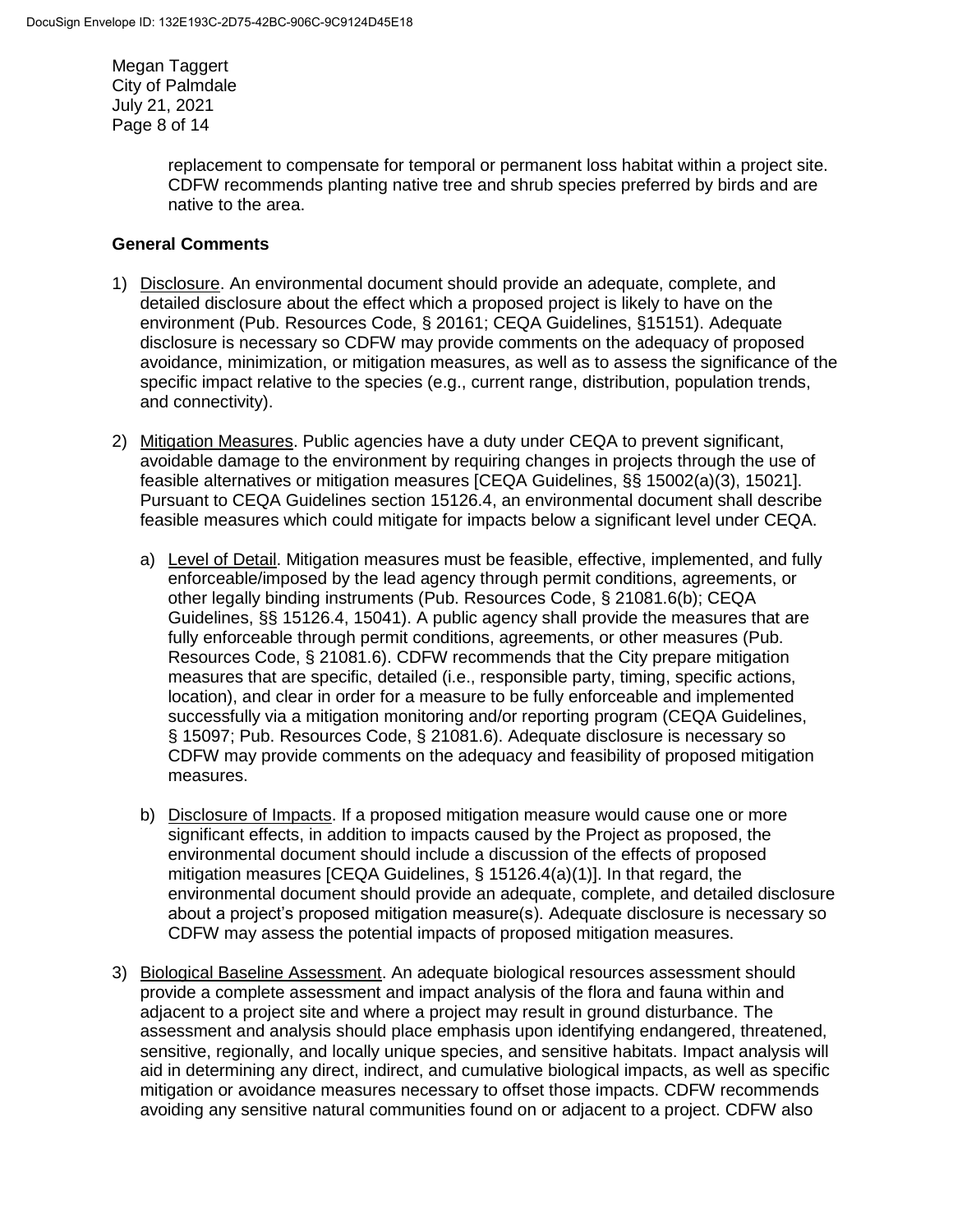Megan Taggert City of Palmdale July 21, 2021 Page 9 of 14

> considers impacts to Species of Special Concern a significant direct and cumulative adverse effect without implementing appropriate avoid and/or mitigation measures. A project-level environmental document should include the following information:

- a) Information on the regional setting that is critical to an assessment of environmental impacts, with special emphasis on resources that are rare or unique to the region [CEQA Guidelines, § 15125(c)]. An environmental document should include measures to fully avoid and otherwise protect Sensitive Natural Communities from project-related impacts. CDFW considers these communities as threatened habitats having both regional and local significance. Plant communities, alliances, and associations with a state-wide ranking of S1, S2, S3 and S4 should be considered sensitive and declining at the local and regional level. These ranks can be obtained by visiting [Vegetation Classification and](https://wildlife.ca.gov/Data/VegCAMP/Natural-Communities)  Mapping Program - [Natural Communities](https://wildlife.ca.gov/Data/VegCAMP/Natural-Communities) webpage (CDFW 2021b);
- b) A thorough, recent, floristic-based assessment of special status plants and natural communities following CDFW's [Protocols for Surveying and Evaluating Impacts to](https://nrm.dfg.ca.gov/FileHandler.ashx?DocumentID=18959&inline)  [Special Status Native Plant Populations and Sensitive Natural Communities](https://nrm.dfg.ca.gov/FileHandler.ashx?DocumentID=18959&inline) (CDFW 2018). Adjoining habitat areas should be included where project construction and activities could lead to direct or indirect impacts off site;
- c) Floristic, alliance- and/or association-based mapping and vegetation impact assessments conducted at a project site and within the neighboring vicinity. The [Manual](http://vegetation.cnps.org/)  [of California Vegetation](http://vegetation.cnps.org/) (MCV), second edition, should also be used to inform this mapping and assessment (Sawyer et al. 2009). Adjoining habitat areas should be included in this assessment where project activities could lead to direct or indirect impacts off site. Habitat mapping at the alliance level will help establish baseline vegetation conditions;
- d) A complete, recent, assessment of the biological resources associated with each habitat type on site and within adjacent areas that could also be affected by a project. CDFW's [California Natural Diversity Database](https://wildlife.ca.gov/Data/CNDDB) (CNDDB) in Sacramento should be contacted to obtain current information on any previously reported sensitive species and habitat (CDFW 2021c). An assessment should include a nine-quadrangle search of the CNDDB to determine a list of species potentially present at a project site. A lack of records in the CNDDB does not mean that rare, threatened, or endangered plants and wildlife do not occur in the project site. Field verification for the presence or absence of sensitive species is necessary to provide a complete biological assessment for adequate CEQA review [CEQA Guidelines, § 15003(i)];
- e) A complete, recent, assessment of rare, threatened, and endangered, and other sensitive species on site and within the area of potential effect, including California Species of Special Concern, and California Fully Protected Species (Fish & G. Code, §§ 3511, 4700, 5050, and 5515). Species to be addressed should include all those which meet the CEQA definition of endangered, rare, or threatened species (CEQA Guidelines, § 15380). Seasonal variations in use of a project site should also be addressed such as wintering, roosting, nesting, and foraging habitat. Focused speciesspecific surveys, conducted at the appropriate time of year and time of day when the sensitive species are active or otherwise identifiable, may be required if suitable habitat is present. See CDFW's [Survey and Monitoring Protocols and Guidelines](https://wildlife.ca.gov/conservation/survey-protocols) for established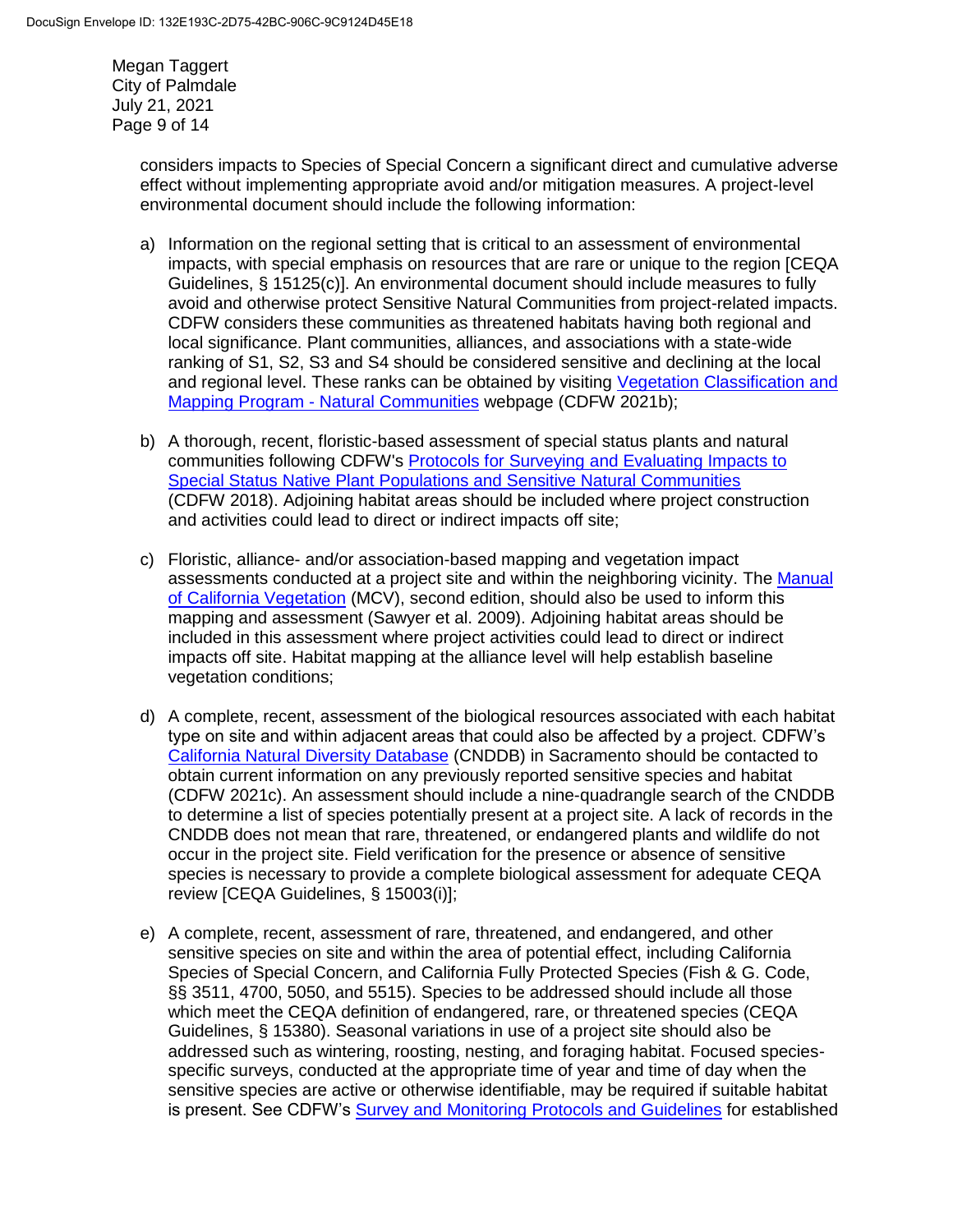Megan Taggert City of Palmdale July 21, 2021 Page 10 of 14

> survey protocol for select species (CDFW 2021d). Acceptable species-specific survey procedures may be developed in consultation with CDFW and the U.S. Fish and Wildlife Service; and,

- f) A recent wildlife and rare plant survey. CDFW generally considers biological field assessments for wildlife to be valid for a one-year period, and assessments for rare plants may be considered valid for a period of up to three years. Some aspects of a proposed project may warrant periodic updated surveys for certain sensitive taxa, particularly if build out could occur over a protracted time frame or in phases.
- g) A biological resources survey should include identification and delineation of any rivers, streams, and lakes and their associated natural plant communities/habitats. This includes any culverts, ditches, storm channels that may transport water, sediment, pollutants, and discharge into rivers, streams, and lakes.
- 4) Data. CEQA requires that information developed in environmental impact reports be incorporated into a database which may be used to make subsequent or supplemental environmental determinations [Pub. Resources Code, § 21003, subd. (e)]. Accordingly, please report any special status species and natural communities detected by completing and submitting [CNDDB Field Survey Forms](https://wildlife.ca.gov/Data/CNDDB/Submitting-Data) (CDFW 2021e). The City should ensure data collected at a project-level has been properly submitted, with all data fields applicable filled out. The data entry should also list pending development as a threat and then update this occurrence after impacts have occurred.
- 5) Biological Direct, Indirect, and Cumulative Impacts. CDFW recommends providing a thorough discussion of direct, indirect, and cumulative impacts expected to adversely affect biological resources, with specific measures to offset such impacts. The DEIR should address the following:
	- a) A discussion regarding Project-related indirect impacts on biological resources, including resources in nearby public lands, open space, adjacent natural habitats, riparian ecosystems, and any designated and/or proposed or existing reserve lands [e.g., preserve lands associated with a Natural Community Conservation Plan (NCCP, Fish & G. Code, § 2800 et. seq.)]. Impacts on, and maintenance of, wildlife corridor/movement areas, including access to undisturbed habitats in adjacent areas, should be fully evaluated in the DEIR;
	- b) A discussion of both the short-term and long-term effects to species population distribution and concentration and alterations of the ecosystem supporting the species impacted [CEQA Guidelines, § 15126.2(a)];
	- c) A discussion of potential adverse impacts from lighting, noise, temporary and permanent human activity, and exotic species, and identification of any mitigation measures;
	- d) A discussion on Project-related changes on drainage patterns; the volume, velocity, and frequency of existing and post-Project surface flows; polluted runoff; soil erosion and/or sedimentation in streams and water bodies; and, post-Project fate of runoff from the Project sites. The discussion should also address the potential water extraction activities and the potential resulting impacts on the habitat (if any) supported by the groundwater.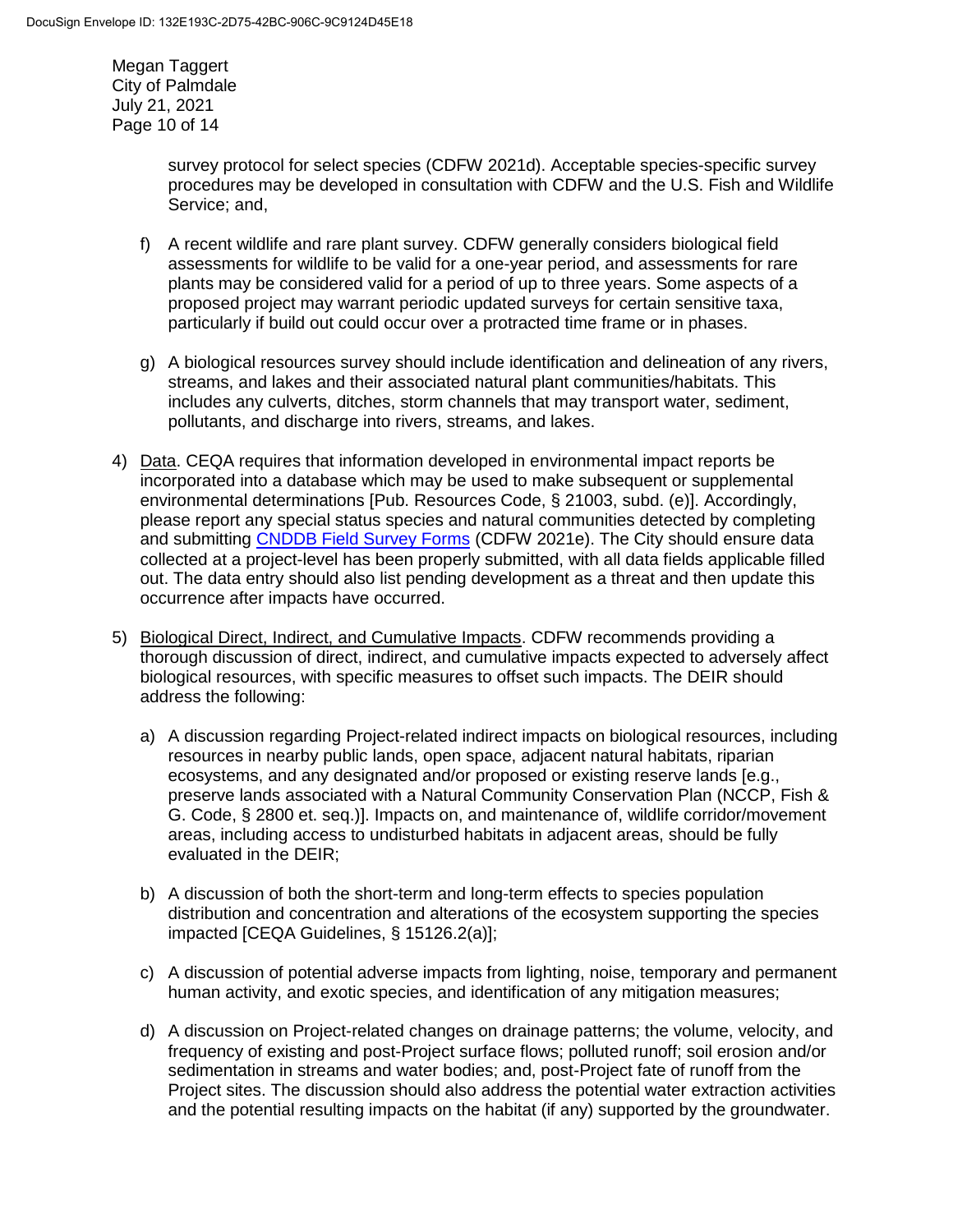Megan Taggert City of Palmdale July 21, 2021 Page 11 of 14

Mitigation measures proposed to alleviate such Project impacts should be included;

- e) An analysis of impacts from proposed changes to land use designations and zoning, and existing land use designation and zoning located nearby or adjacent to natural areas that may inadvertently contribute to wildlife-human interactions. A discussion of possible conflicts and mitigation measures to reduce these conflicts should be included in the DEIR; and,
- f) A cumulative effects analysis, as described under CEQA Guidelines section 15130. General and specific plans, as well as past, present, and anticipated future projects, should be analyzed relative to their impacts on similar plant and wildlife species, habitat, and vegetation communities. If the City determines that the Project would not have a cumulative impact, the environmental document should indicate why the cumulative impact is not significant. The City's conclusion should be supported by facts and analyses [CEQA Guidelines, § 15130(a)(2)].
- 6) Project Description and Alternatives. To enable CDFW to adequately review and comment on the proposed Project from the standpoint of the protection of plants, fish, and wildlife, we recommend the following information be included in the DEIR:
	- a) A complete discussion of the purpose and need for, and description of, the proposed Project;
	- b) CEQA Guidelines section 15126.6(a) states that an environmental document shall describe a reasonable range of potentially feasible alternatives to the Project, or to the location of the Project, which would feasibly attain most of the basic objectives of the Project but would avoid or substantially lessen any of the significant effects of the Project. CEQA Guidelines section 15126.6(f)(2) states if the Lead Agency concludes that no feasible alternative locations exist, it must disclose the reasons for this conclusion and should include reasons in the environmental document; and,
	- c) A range of feasible alternatives to Project component location and design features to avoid or otherwise minimize direct and indirect impacts to sensitive biological resources and wildlife movement areas. CDFW recommends the City consider configuring Project construction and activities, as well as the development footprint, in such a way as to fully avoid impacts to sensitive and special status plants and wildlife species, habitat, and sensitive vegetation communities. CDFW also recommends the City consider establishing appropriate setbacks from sensitive and special status biological resources. Setbacks should not be impacted by ground disturbance or hydrological changes for the duration of the Project and from any future development. As a general rule, CDFW recommends reducing or clustering the development footprint to retain unobstructed spaces for vegetation and wildlife and provide connections for wildlife between properties and minimize obstacles to open space.

Project alternatives should be thoroughly evaluated, even if an alternative would impede, to some degree, the attainment of the Project objectives or would be more costly (CEQA Guidelines, § 15126.6).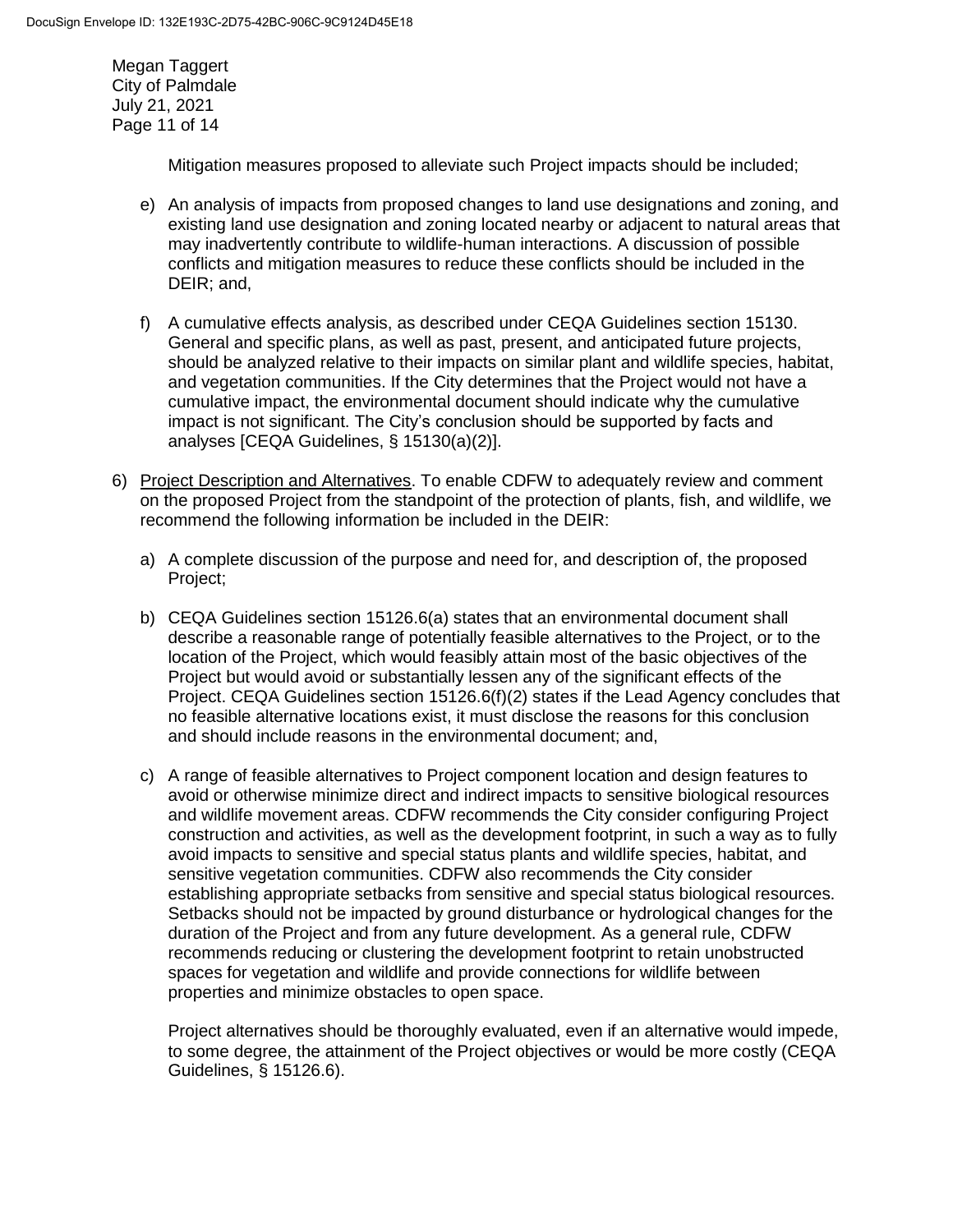Megan Taggert City of Palmdale July 21, 2021 Page 12 of 14

- d) Where the Project may impact aquatic and riparian resources, CDFW recommends the City consider alternatives that would fully avoid impacts to such resources. CDFW also recommends alternatives that would allow not impede, alter, or otherwise modify existing surface flow; watercourse and meander; and water-dependent ecosystems and vegetation communities. Project-related designs should consider elevated crossings to avoid channelizing or narrowing of streams. Any modifications to a river, creek, or stream may cause or magnify upstream bank erosion, channel incision, and drop in water level and cause the stream to alter its course of flow.
- 7) Translocation/Salvage of Plants and Animal Species. Translocation and transplantation is the process of moving an individual from a project site and permanently moving it to a new location. CDFW generally does not support the use of, translocation or transplantation as the primary mitigation strategy for unavoidable impacts to rare, threatened, or endangered plant or animal species. Studies have shown that these efforts are experimental and the outcome unreliable. CDFW has found that permanent preservation and management of habitat capable of supporting these species is often a more effective long-term strategy for conserving sensitive plants and animals and their habitats.
- 8) Compensatory Mitigation. An environmental document should include mitigation measures for adverse Project related direct or indirect impacts to sensitive plants, animals, and habitats. Mitigation measures should emphasize avoidance and reduction of project-related impacts. For unavoidable impacts, on-site habitat restoration or enhancement should be discussed in detail. If on-site mitigation is not feasible or would not be biologically viable and therefore not adequately mitigate the loss of biological functions and values, off-site mitigation through habitat creation and/or acquisition and preservation in perpetuity should be addressed. Areas proposed as mitigation lands should be protected in perpetuity with a conservation easement, financial assurance and dedicated to a qualified entity for long-term management and monitoring. Under Government Code, section 65967, the Lead Agency must exercise due diligence in reviewing the qualifications of a governmental entity, special district, or nonprofit organization to effectively manage and steward land, water, or natural resources on mitigation lands it approves.
- 9) Long-term Management of Mitigation Lands. For proposed preservation and/or restoration, an environmental document should include measures to protect the targeted habitat values from direct and indirect negative impacts in perpetuity. The objective should be to offset the project-induced qualitative and quantitative losses of wildlife habitat values. Issues that should be addressed include (but are not limited to) restrictions on access, proposed land dedications, monitoring and management programs, control of illegal dumping, water pollution, and increased human intrusion. An appropriate non-wasting endowment should be set aside to provide for long-term management of mitigation lands.

# **Conclusion**

We appreciate the opportunity to comment on the NOP for the Palmdale General Plan Update to assist the City of Palmdale in identifying and mitigating Project impacts on biological resources. If you have any questions or comments regarding this letter, please contact Felicia Silva, Environmental Scientist, at [Felicia.Silva@wildlife.ca.gov](mailto:Felicia.Silva@wildlife.ca.gov) or (562) 292-8105.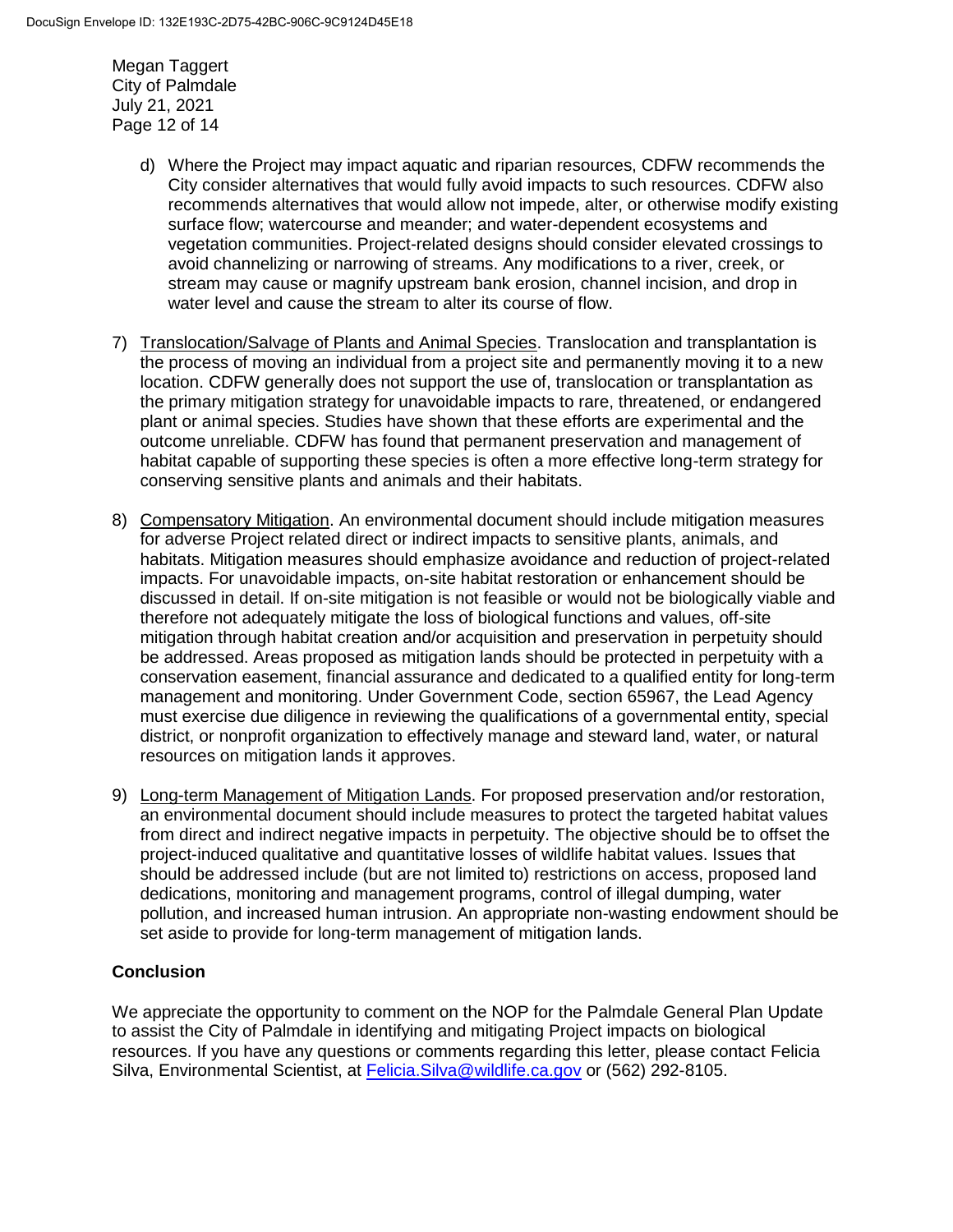Megan Taggert City of Palmdale July 21, 2021 Page 13 of 14

Sincerely,

DocuSigned by:

bot litr -5991E19EF8094C3...

Victoria Tang signing for

Erinn Wilson-Olgin Environmental Program Manager I South Coast Region

ec: CDFW

Erinn Wilson-Olgin, Los Alamitos - Erinn. Wilson-Olgin@wildlife.ca.gov Victoria Tang, Los Alamitos – [Victoria.Tang@wildlife.ca.gov](mailto:Victoria.Tang@wildlife.ca.gov) Ruby Kwan-Davis, Los Alamitos – [Ruby.Kwan-Davis@wildlife.ca.gov](mailto:Ruby.Kwan-Davis@wildlife.ca.gov) Felicia Silva, Los Alamitos - Felicia. Silva@wildlife.ca.gov Susan Howell, San Diego – [Susan.Howell@wildlife.ca.gov](mailto:Susan.Howell@wildlife.ca.gov) CEQA Program Coordinator, Sacramento – [CEQACommentLetters@wildlife.ca.gov](mailto:CEQACommentLetters@wildlife.ca.gov)

State Clearinghouse, Office of Planning and Research – State. Clearinghouse @opr.ca.gov

# **References**

- [Cal EPA] California Environmental Protection Agency, California Natural Resources agency, California Department of Food and Agriculture, California Air Resources Board, and California Strategic Growth Council. 2019. Draft California 2030 Natural and Working Lands Climate Change Implementation Plan. Available from: <https://ww2.arb.ca.gov/resources/documents/nwl-implementation-draft>
- [CDFW] California Department of Fish and Wildlife. 2017. California Terrestrial and Vernal Pool Invertebrates of Conservation Priority. Accessed at: <https://nrm.dfg.ca.gov/FileHandler.ashx?DocumentID=157415&inline>
- [CDFWa] California Department of Fish and Wildlife. 2021. Trimming of western Joshua trees and removal of dead western Joshua trees. Accessed at: <https://wildlife.ca.gov/Conservation/CESA/WJT>
- [CDFWb] California Department of Fish and Wildlife. 2021. Natural Communities. Accessed at: [https://wildlife.ca.gov/Data/VegCAMP/Natural-Communities.](https://wildlife.ca.gov/Data/VegCAMP/Natural-Communities)
- [CDFWc] California Department of Fish and Wildlife. 2021. California Natural Diversity Database. Available from: https://wildlife.ca.gov/Data/CNDDB
- [CDFWd] California Department of Fish and Wildlife. 2021. Survey and Monitoring Protocols and Guidelines. Available from: https://wildlife.ca.gov/conservation/survey-protocols
- [CDFWe] California Department of Fish and Wildlife. 2021. Submitting Data to the CNDDB. Available from:<https://wildlife.ca.gov/Data/CNDDB/Submitting-Data>
- [CDFWf] California Department of Fish and Wildlife. 2021. Lake and Streambed Alteration Program. Available from: [https://wildlife.ca.gov/Conservation/LSA.](https://wildlife.ca.gov/Conservation/LSA)
- [CDFW] California Department of Fish and Wildlife. 2018. Protocols for Surveying and Evaluating Impacts to Special Status Native Plant Populations and Sensitive Natural Communities. Accessed at:

[https://nrm.dfg.ca.gov/FileHandler.ashx?DocumentID=18959&inline.](https://nrm.dfg.ca.gov/FileHandler.ashx?DocumentID=18959&inline)